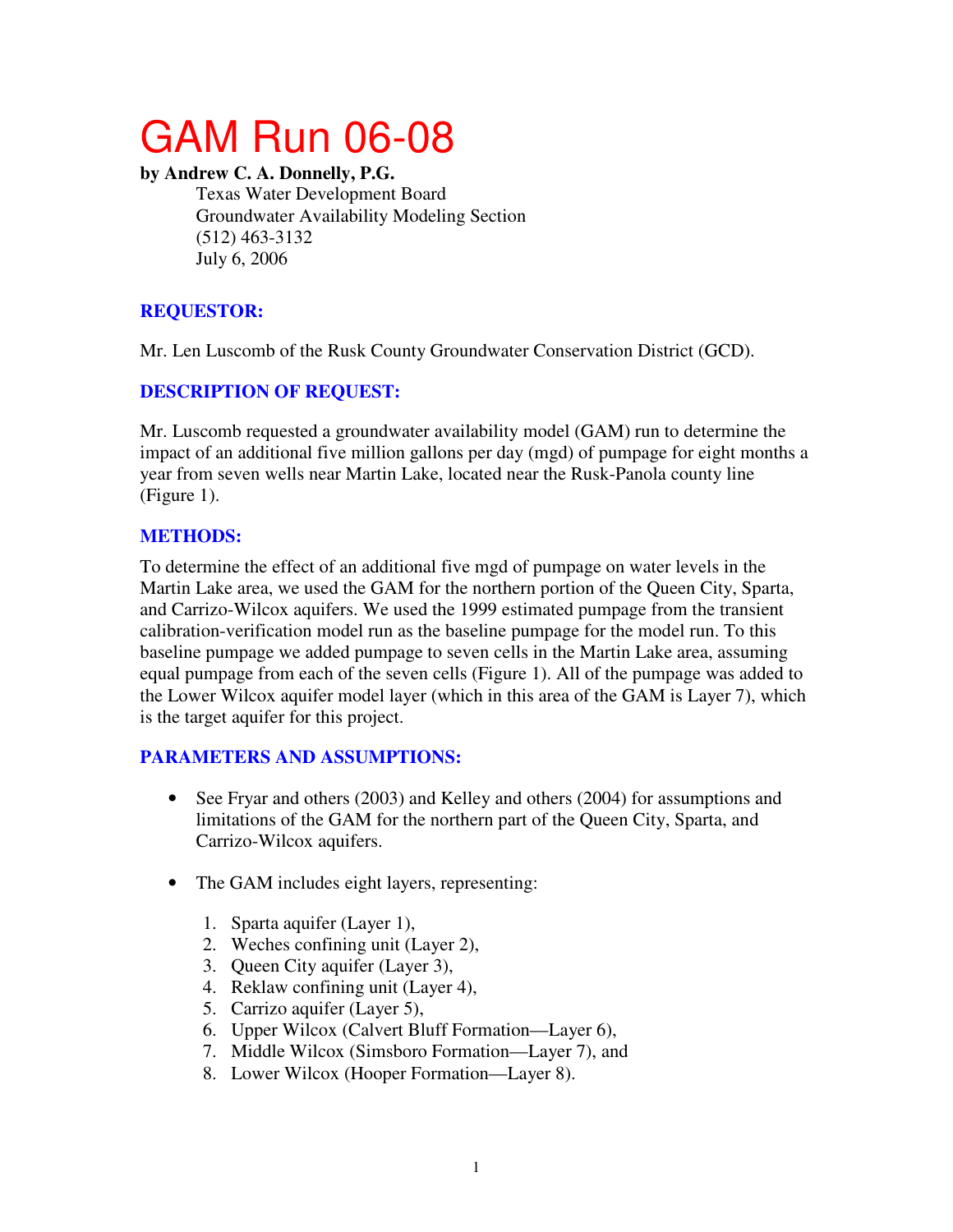- In the Sabine Uplift area (which includes Martin Lake), the Simsboro Formation (Middle Wilcox aquifer) is not distinguishable and the Wilcox is informally divided into the Upper Wilcox and the Lower Wilcox aquifers (Fryar and others, 2003). In the GAM, layers 6 and 7 represent the Upper Wilcox and Lower Wilcox aquifers in this area. Layer 8 is included in the GAM in this area, but it is of nominal thickness and is not intended to represent the Lower Wilcox aquifer. The original Carrizo-Wilcox GAM did not include a third (bottom) layer for the Wilcox aquifer in the Sabine Uplift area.
- The mean absolute error (a measure of the difference between simulated and actual water levels during model calibration) in the GAM for the transient calibration-verification period is 26 feet for the Lower Wilcox aquifer (Layer 7) for the calibration period (1980-89) and 29 feet for the verification period (1990- 99), or between five and six percent of the range of measured water levels (Kelley and others, 2004).
- Based on data from the GAM, the Lower Wilcox (Layer 7) in the Martin Lake area ranges from 550 to over 700 feet thick (Figure 2). Transmissivities range from approximately 8,500 to over 20,000 gallons per day per foot (Figure 3). Depths to the bottom of the Upper Wilcox range from zero to over 200 feet in the Martin Lake area (Figure 4). Depths to the bottom of the Lower Wilcox range from approximately 500 feet to 850 feet (Figure 5).
- We simulated a 76-year time period for the predictive model run, representing the years 1975 to 2050.
- We used 1999 pumpage to represent the baseline pumpage for each year of the predictive portion of the simulations (2000 to 2050). Pumpage from 1975 through 1999 is based on historical use and remains the same as documented in the GAM reports (Kelley and others, 2004; Fryar and others, 2003).
- We added pumpage to seven cells in the model to represent to proposed well field, as shown in Table 1 below. The amount of pumpage added for the first simulation is the equivalent of five mgd pumped for eight months of the year (October to May) from seven cells. A second model run was also done assuming that the well field would be pumped for the entire year (referred to as the "maximum-drawdown" run). As noted above, pumpage was entirely assigned to the Lower Wilcox aquifer, which in the Martin Lake area is Layer 7. No additional pumpage was added to layer 8 in the model.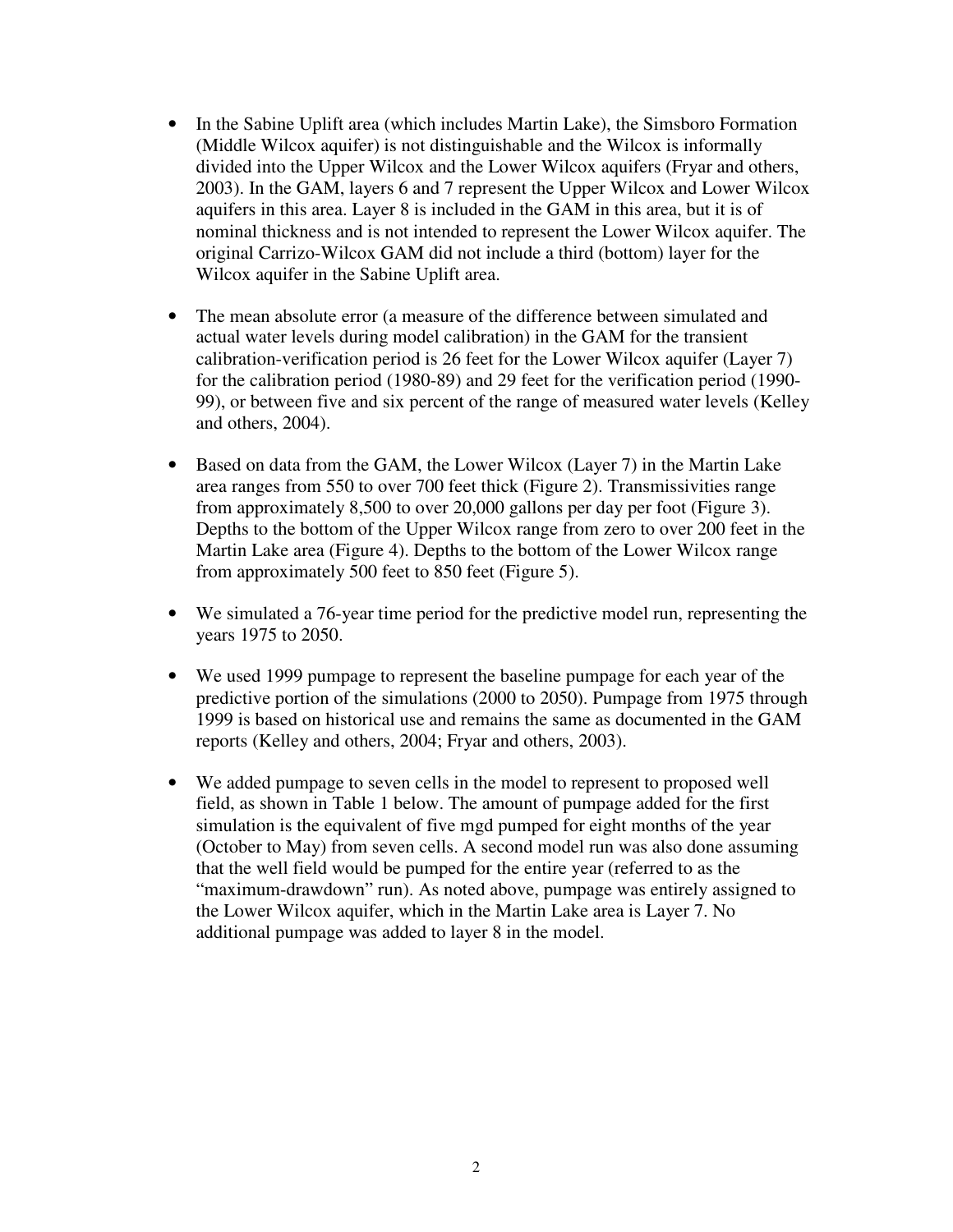| Layer | Row | Column | <b>Additional pumpage</b><br>in gallons per<br>minute(gpm) | "Maximum-drawdown"<br>additional pumpage (gpm) |
|-------|-----|--------|------------------------------------------------------------|------------------------------------------------|
| 7     | 85  | 125    | 331                                                        | 497                                            |
| 7     | 85  | 126    | 331                                                        | 497                                            |
| 7     | 85  | 127    | 331                                                        | 497                                            |
| 7     | 86  | 125    | 331                                                        | 497                                            |
| 7     | 86  | 126    | 331                                                        | 497                                            |
| 7     | 87  | 124    | 331                                                        | 497                                            |
| 7     | 87  | 125    | 331                                                        | 497                                            |

Table 1. Pumpage added during the predictive part of the simulations (2000 to 2050) to represent pumpage from a well field in the Martin Lake area.

- We used an average annual recharge based on recharge determined through the calibration of the transient model covering the years 1975 to 2000.
- The GAM uses the MODFLOW recharge package to simulate precipitation recharge. Initial recharge estimates were based on precipitation, soil/geology, and topography. Recharge parameters were held at average conditions for the predictive part of the simulations. Recharge rates in the Martin Lake area are 0.9 to 1.3 inches per year, which are similar to previous recharge estimates (Scanlon and others, 2002). Recharge rates for cells where the Carrizo outcrops to the west of Martin Lake are generally greater than 3 inches per year.
- The GAM uses the MODFLOW stream package to simulate discharge to streams. Streams are included in all layers of the model. Average stream parameters were used for each year in the predictive portion of the simulations.
- The GAM uses the MODFLOW reservoir package to simulate the interaction between lakes and surface water reservoirs and aquifers. Average reservoir parameters were used for each year in the predictive portion of the simulations. Martin Lake is included in the reservoir package.
- The GAM uses the MODFLOW drain package to simulate discharge to springs. Average drain parameters were used for each year in the predictive portion of the simulations.
- The GAM uses the MODFLOW horizontal flow boundary (HFB) package to simulate the impact of faults on the groundwater flow system.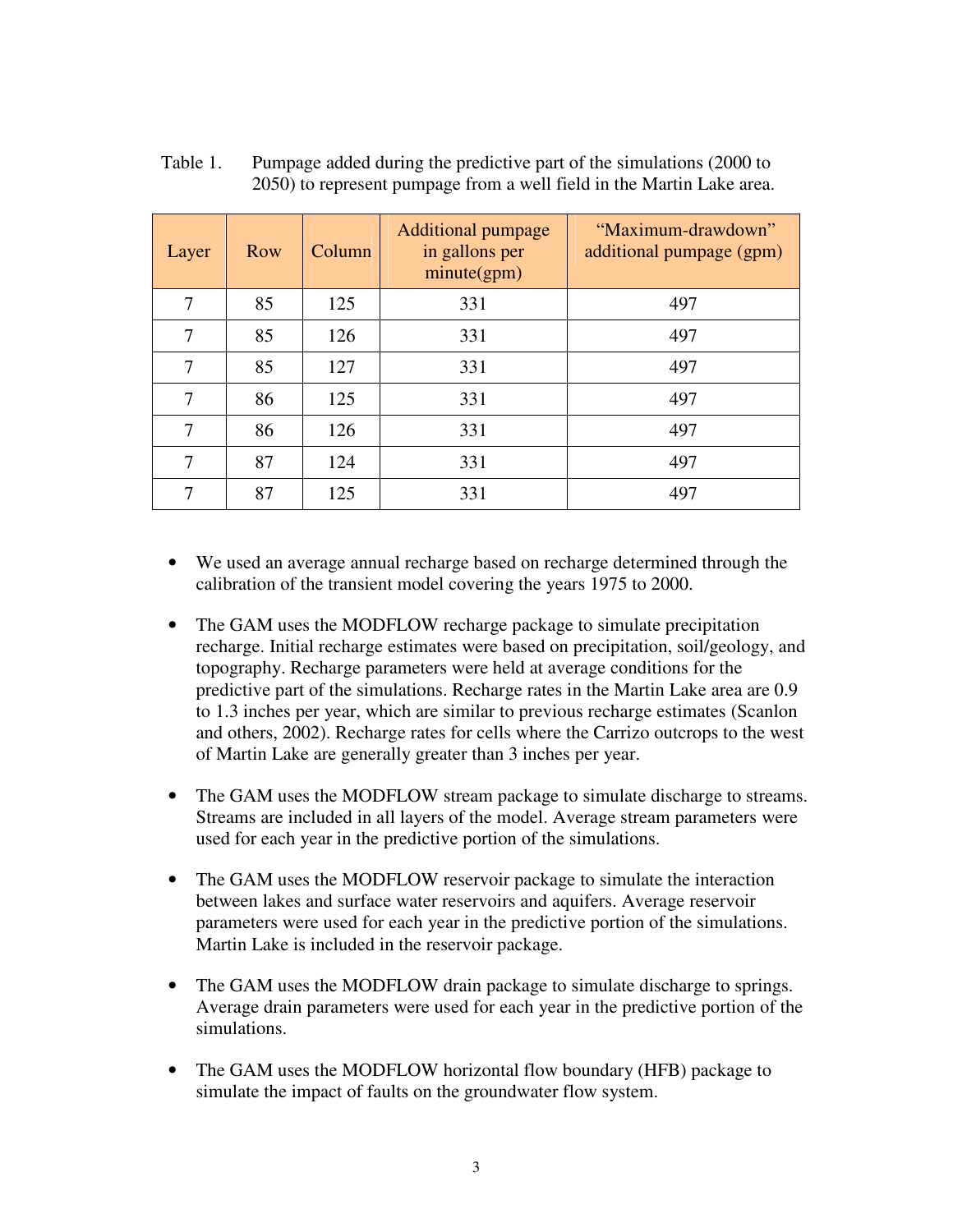- The GAM uses general-head boundaries (GHB) to simulate lateral aquifer boundaries. The lateral boundaries of the GAM were not assumed to be no-flow boundaries, and therefore GHBs were used to simulate the interaction of the aquifer within the model area with areas outside of the model area. However, the Martin Lake area is not near any of the GHBs, and therefore they do not impact the results of this study.
- The GAM uses the MODFLOW evapotranspiration (ET) package to simulate discharge of water to evaporation and transpiration. ET parameters were held at average conditions for the predictive portion of the simulations.
- The GAM includes pumpage representing rural domestic, municipal, industrial, irrigation, and livestock uses.

#### **RESULTS:**

All reductions in water levels (drawdowns) shown in the results for this report are additional drawdowns from a baseline model run. The baseline model run was a 50-year predictive simulation using 1999 pumpage for each year of the predictive period. By showing additional drawdown from the baseline, we are showing only the effect of the additional proposed pumpage on water levels. These simulations do not reflect estimated trends or strategies from regional water plans or the 2002 State Water Plan.

Additional drawdown in the Lower Wilcox aquifer (Layer 7) after 1, 10, and 50 years of pumping five mgd over a period of eight months each year are shown in Figures 6, 7, and 8, respectively. These figures indicate that the maximum drawdown due to the additional pumpage in the Martin Lake area is approximately 47 feet after one year, 64 feet after ten years, and 94 feet after 50 years. Additional drawdown in the Upper Wilcox aquifer (Layer 6) after 50 years is less than two feet, indicating that there is very little hydraulic communication between the Upper and Lower Wilcox aquifers in this area.

Additional drawdown in the Lower Wilcox aquifer (Layer 7) after 1, 10, and 50 years of pumping five mgd over an entire year are shown in Figures 9, 10, and 11, respectively. This model run was done to show a "maximum-drawdown" scenario, where the capacity of the well field was produced for the entire year in the predictive portion of the simulation. These figures indicate that the maximum drawdown due to the full capacity of the proposed well field being used all of time is approximately 60 feet after one year, 85 feet after ten years, and 135 feet after 50 years. Additional drawdown in the Upper Wilcox aquifer (Layer 6) after 50 years is less than 2.5 feet.

It is important to note that these water levels and drawdowns do not reflect what will occur within the individual well field. Water levels and drawdowns shown in this report are estimates of the impact that this amount of pumpage will have on the aquifers from a regional perspective. Because the GAM has a grid spacing of one mile, this model cannot be used to gage the impacts of pumpage on water levels within the individual well field.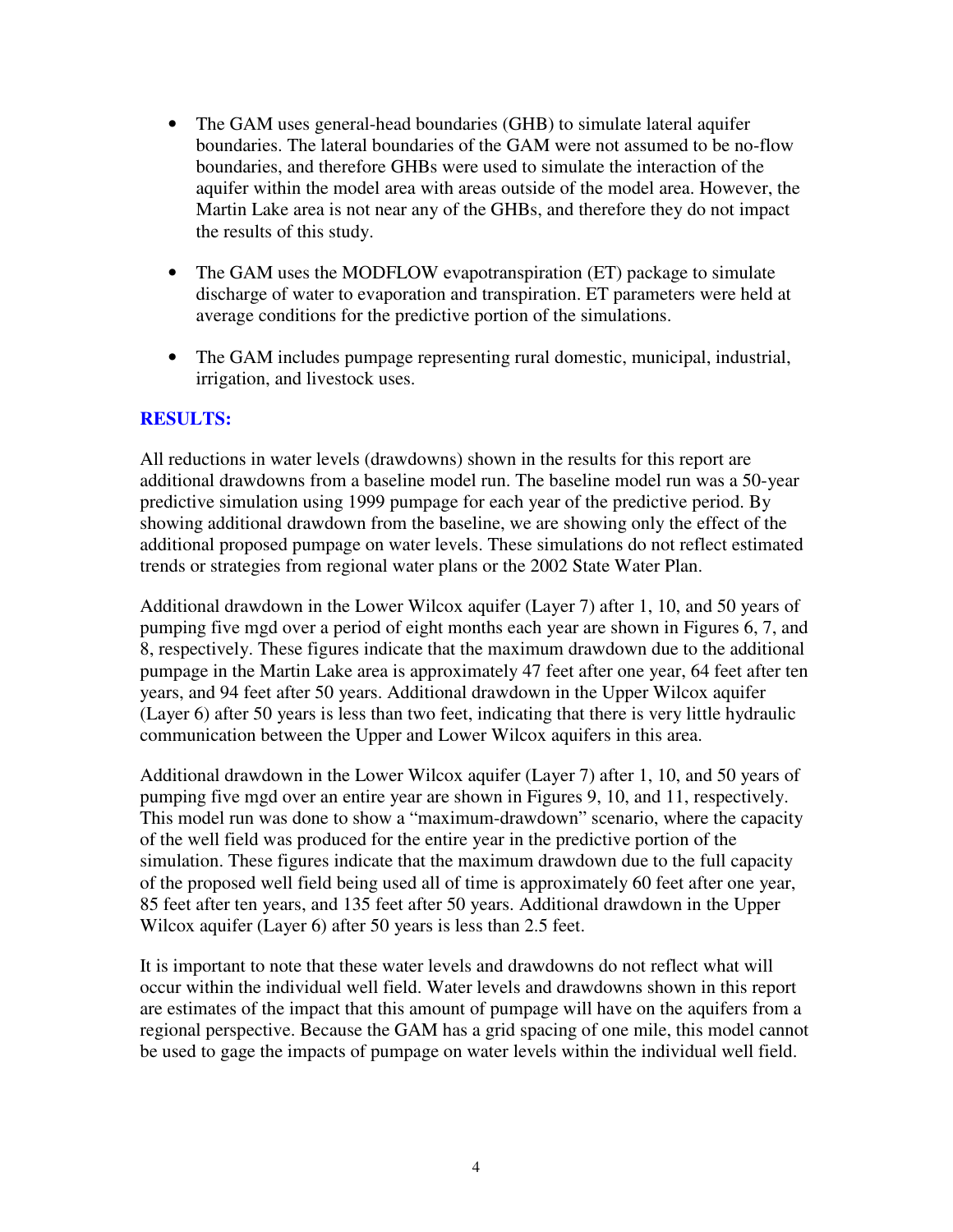#### **REFERENCES:**

- Fryar, D., Senger, R., Deeds, N., Pickens, J., Jones, T., Whallon, A. J., and Dean, K. E., 2003, Groundwater Availability Model for the Northern Carrizo-Wilcox Aquifer: contract report to the Texas Water Development Board, 529 p.
- Kelley, V. A., Deeds, N. E., Fryar, D. G., and Nicot, J. P., 2004, Groundwater availability models for the Queen City and Sparta aquifers: contract report to the Texas Water Development Board, 867 p.
- Scanlon, B. R., Dutton, A., and Sophocleous, M., 2002, Groundwater recharge in Texas: contract report to the Texas Water Development Board, 84 p.



The seal appearing on this document was authorized by Andrew C.A. Donnelly, P.G. 737, on July 6, 2006.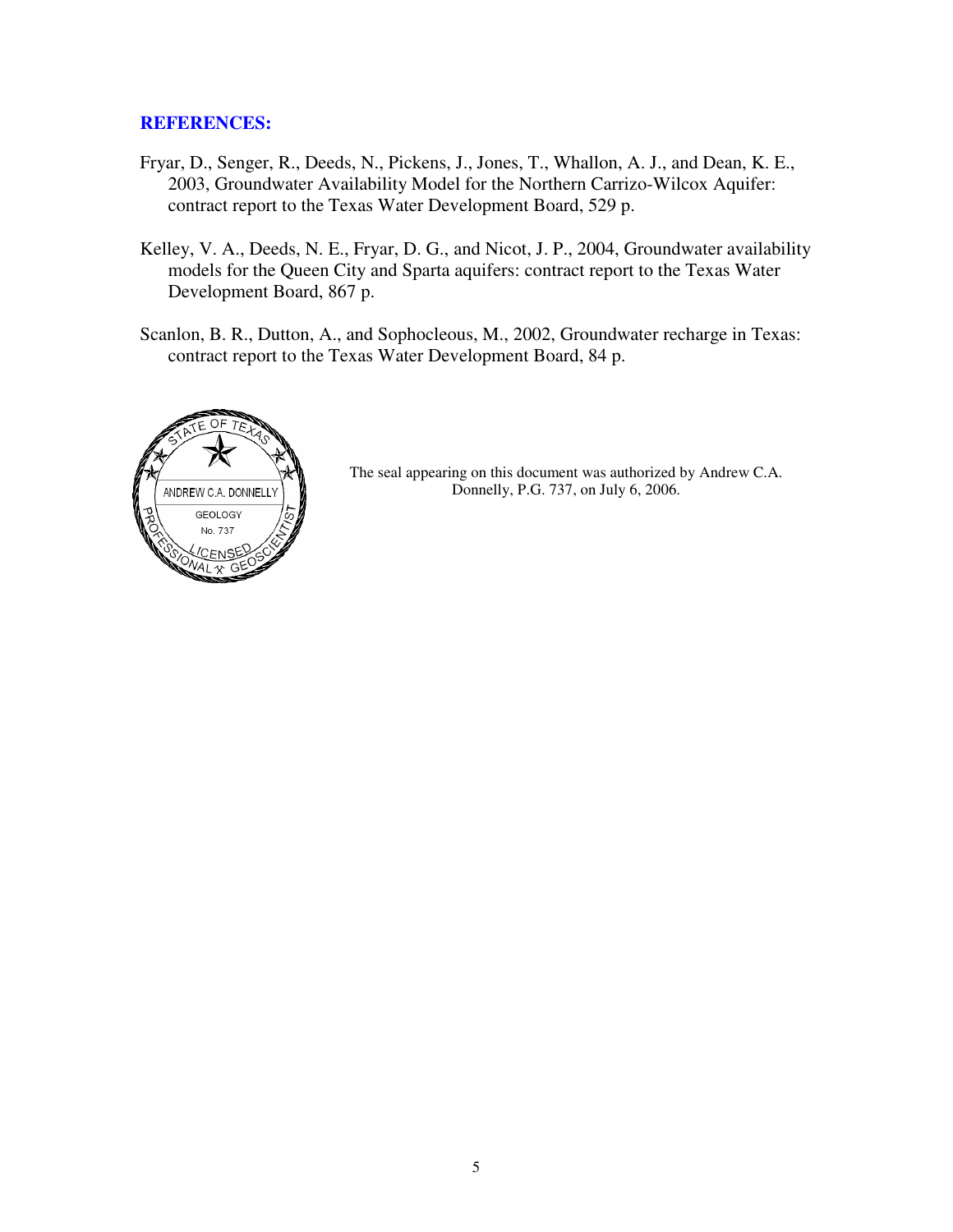

Figure 1. Location of the study area near Martin Lake. The seven GAM model cells where additional proposed pumpage was added are shown in orange.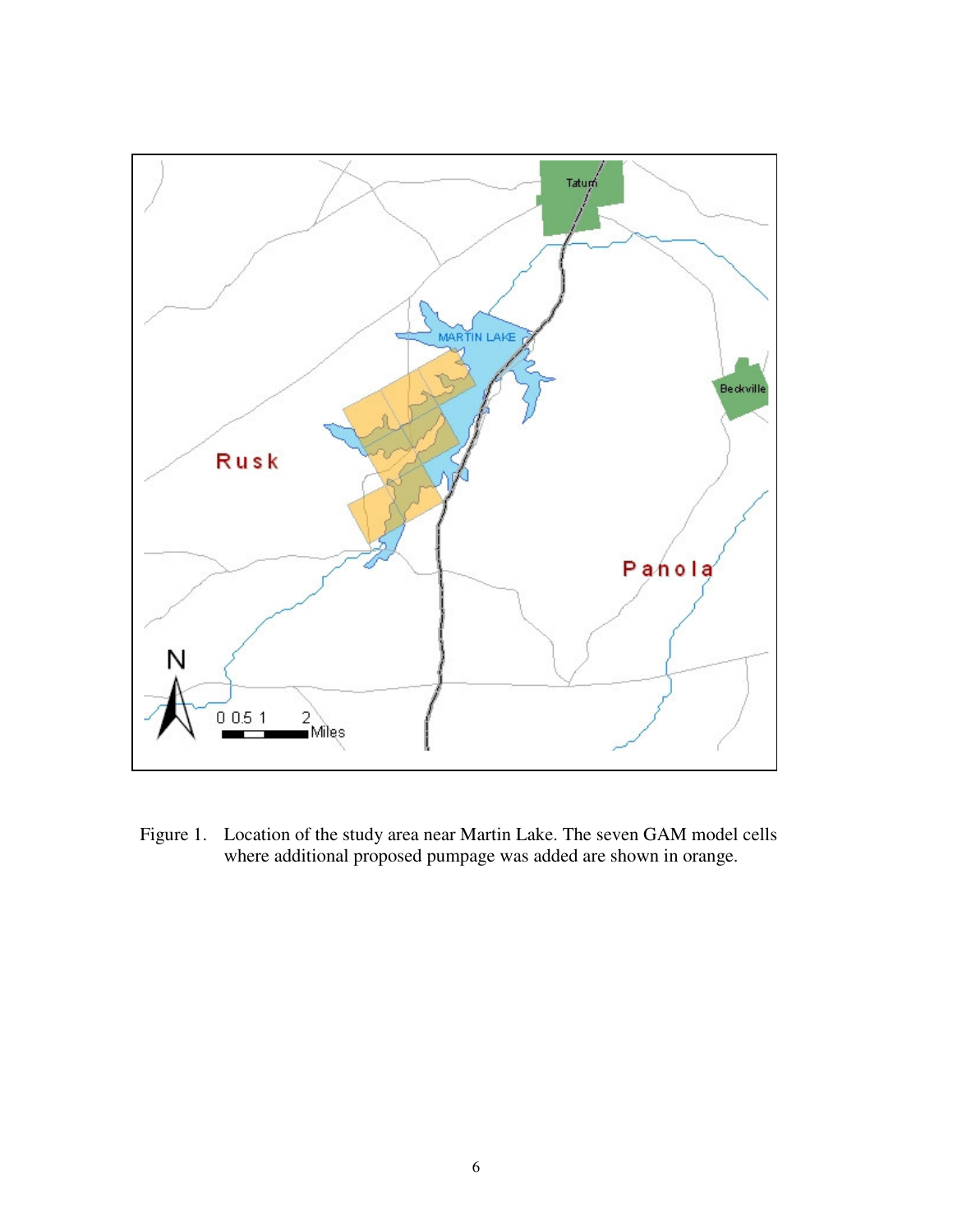

Figure 2. Thickness of the Lower Wilcox aquifer (Layer 7) in the study area based on data from the GAM. The contour interval is 25 feet.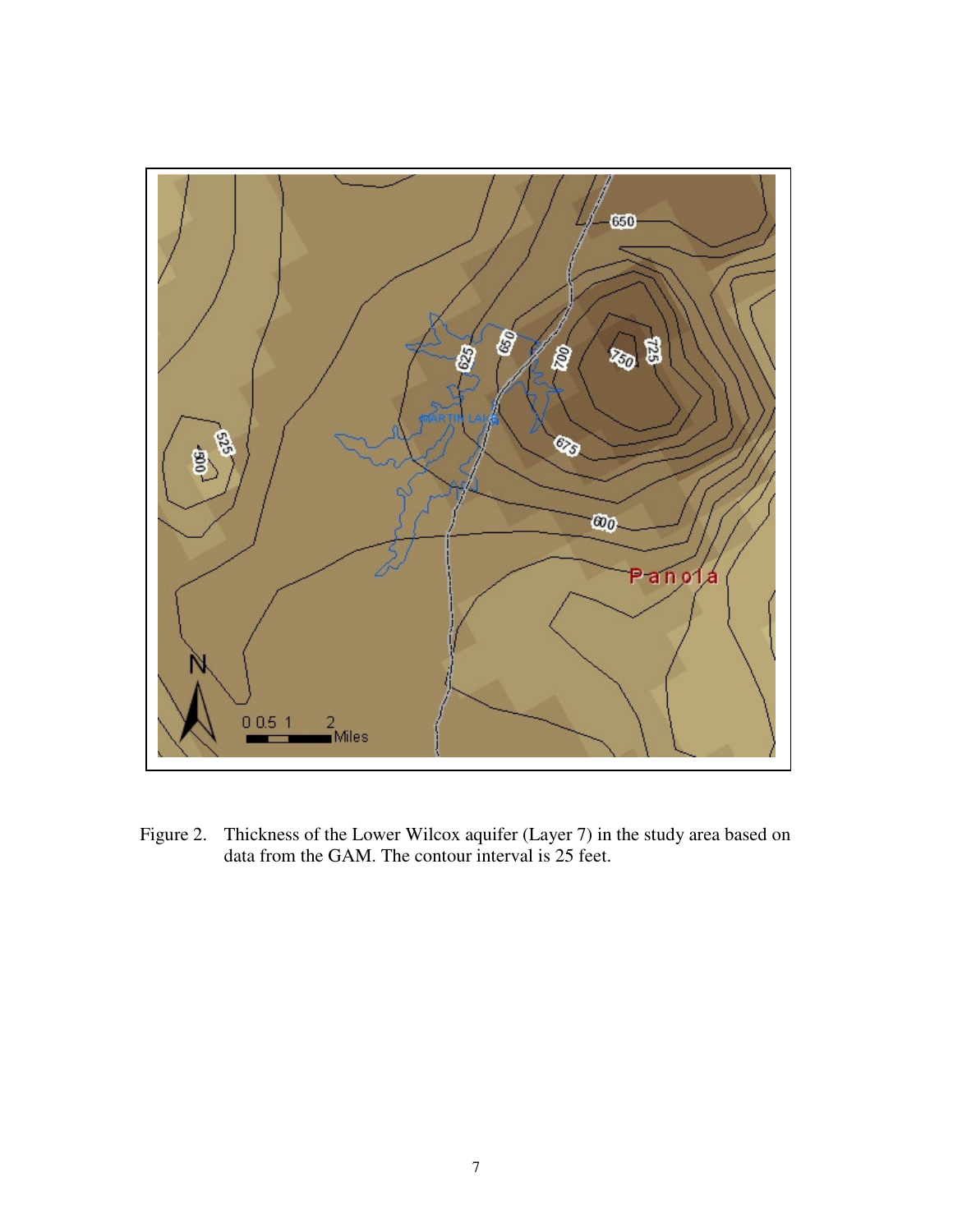

Figure 3. Transmissivity (in gallons per foot per day) of the Lower Wilcox aquifer (Layer 7) in the study area based on data from the GAM. The contour interval is 2,500 gallons per foot per day.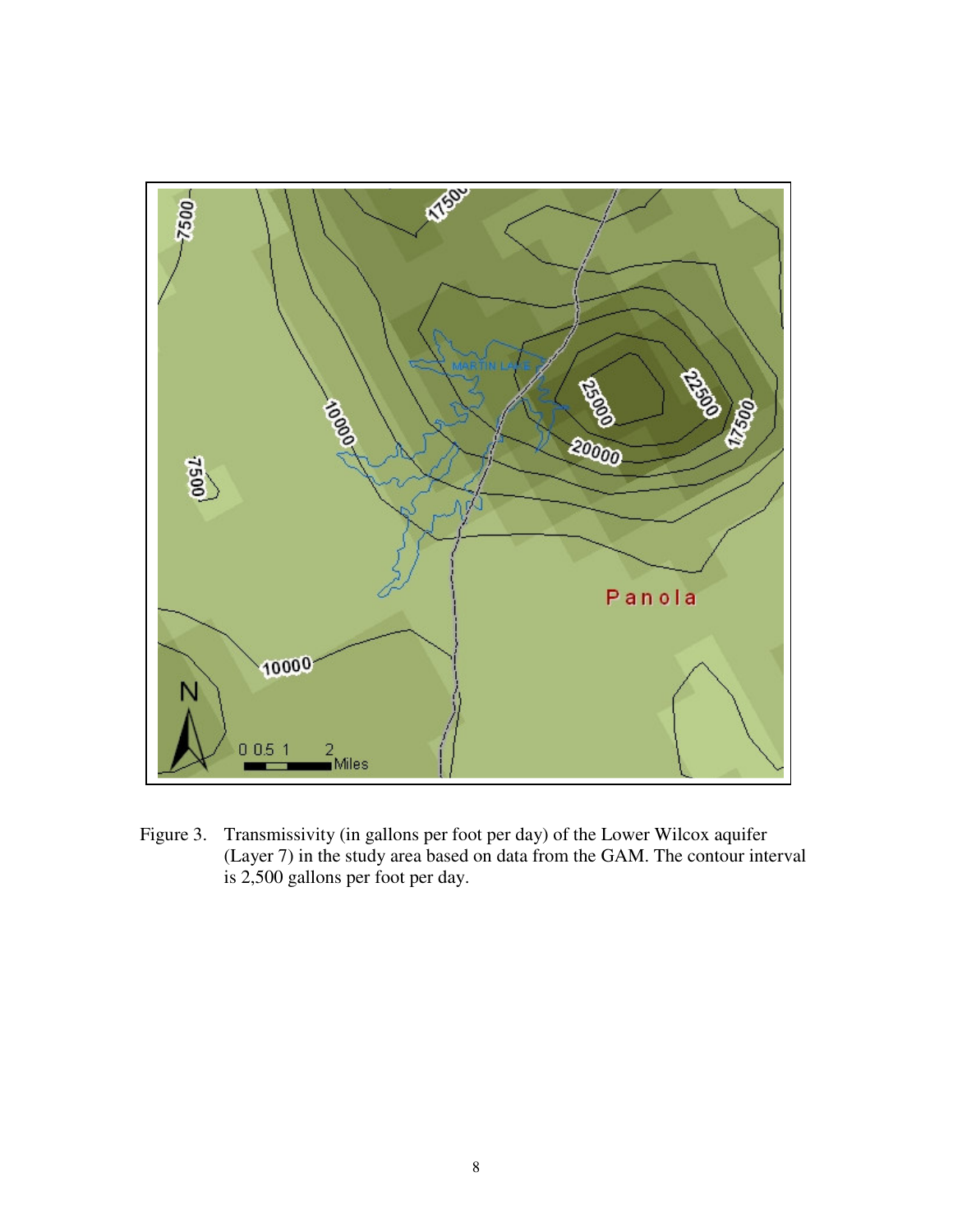

Figure 4. Depth to the bottom of the Upper Wilcox based on data from the GAM. The contour interval is 25 feet. The area to the east of Martin Lake with no color is where the Upper Wilcox is not present and the Lower Wilcox is found at land surface.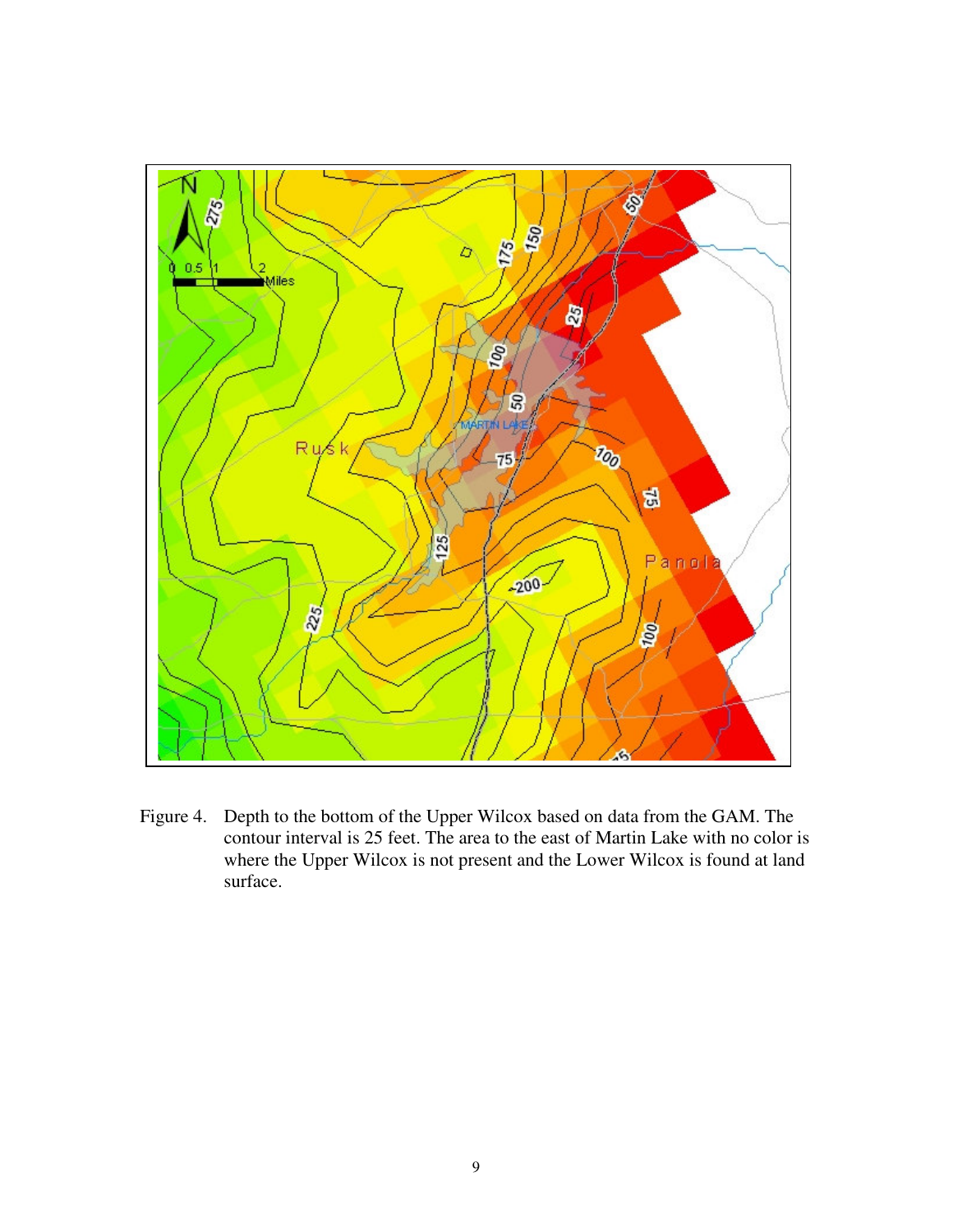

Figure 5. Depth to the bottom of the Lower Wilcox based on data from the GAM. The contour interval is 50 feet.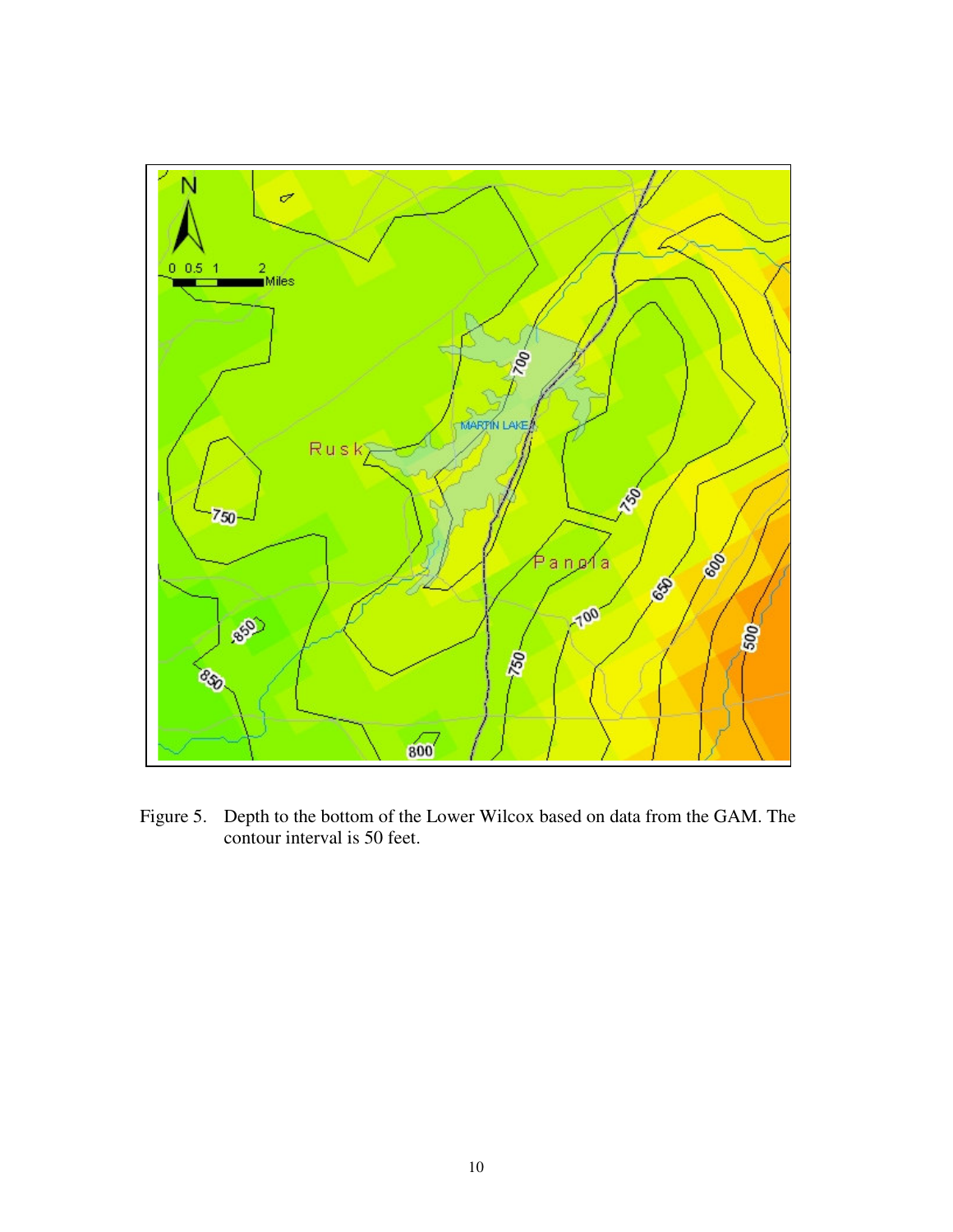

Figure 6. Additional drawdown in the Lower Wilcox aquifer (Layer 7) after one year. The contour interval is ten feet. Additional drawdown is equal to water levels with the baseline pumpage minus water levels with the additional well field pumping.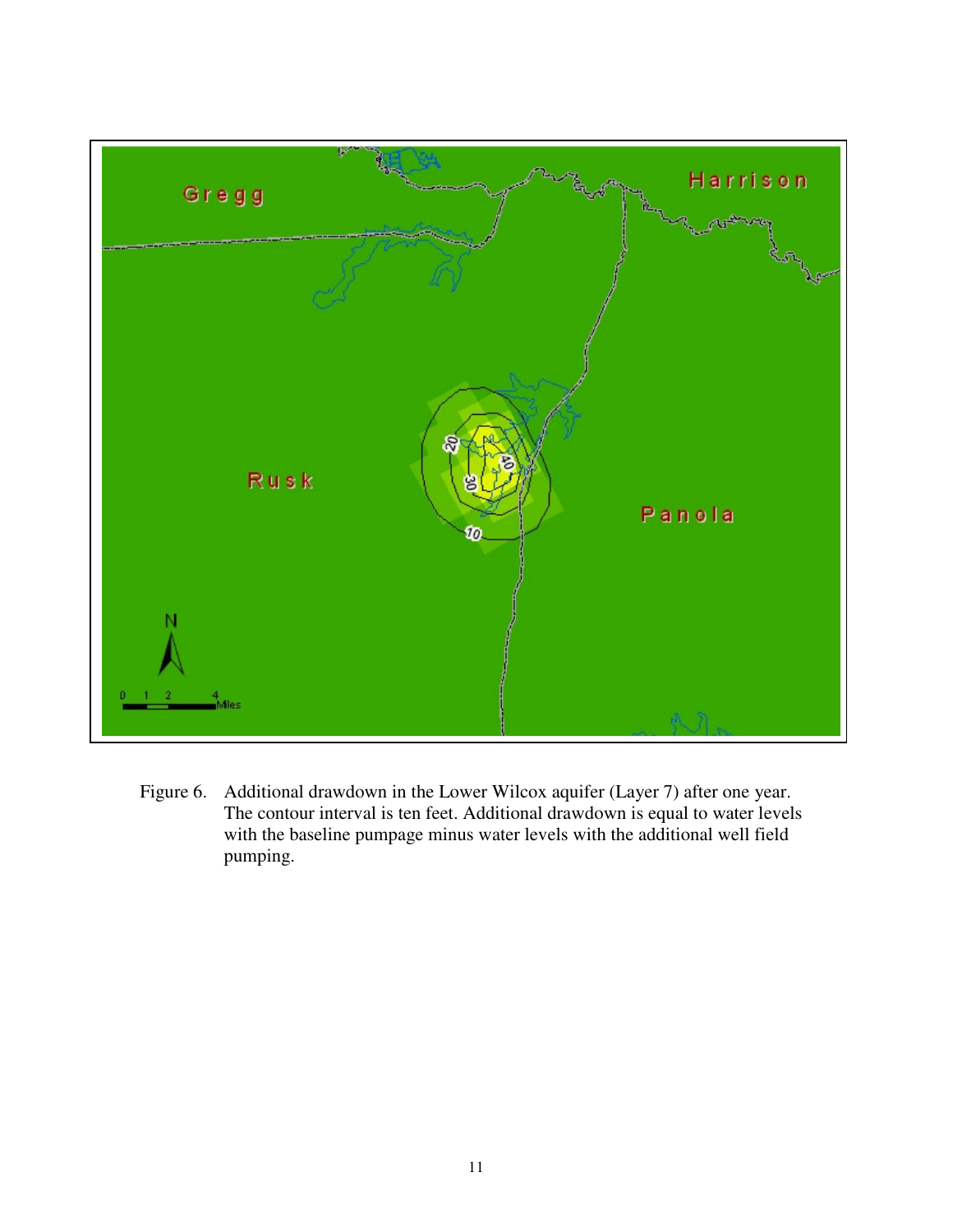

Figure 7. Additional drawdown in the Lower Wilcox aquifer (Layer 7) after ten years. The contour interval is ten feet. Additional drawdown is equal to water levels with the baseline pumpage minus water levels with the additional well field pumping.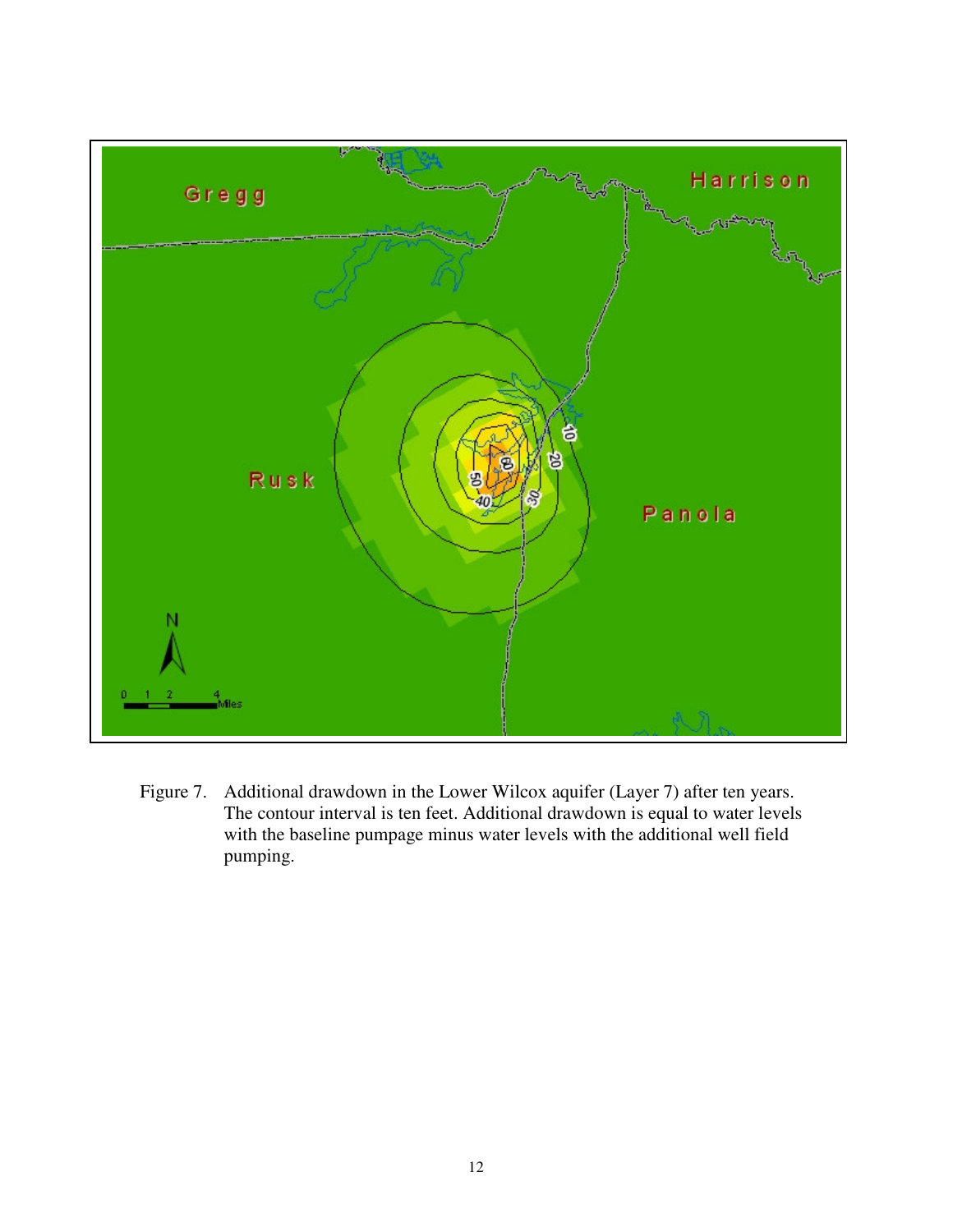

Figure 8. Additional drawdown in the Lower Wilcox aquifer (Layer 7) after fifty years. The contour interval is ten feet. Additional drawdown is equal to water levels with the baseline pumpage minus water levels with the additional well field pumping.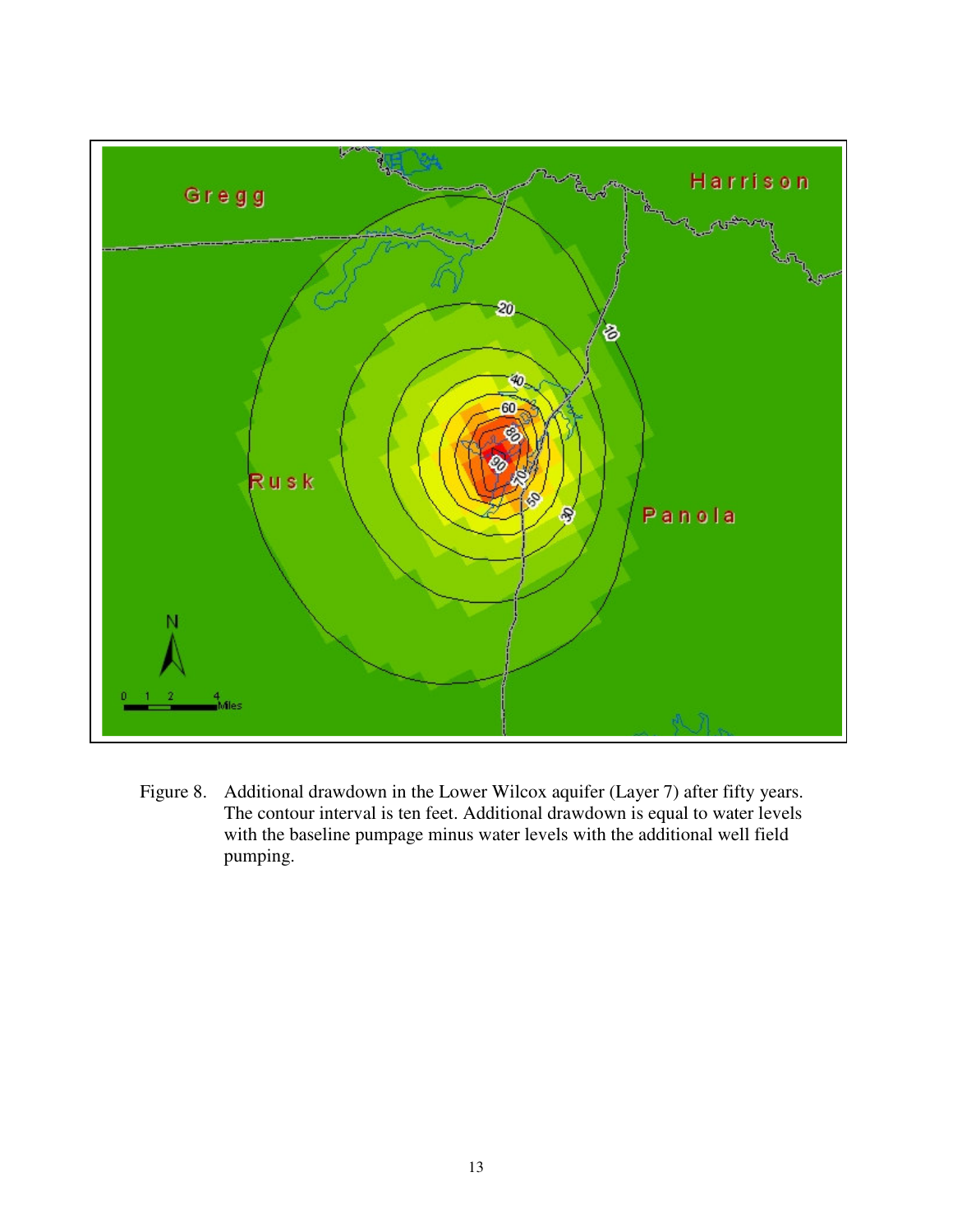

Figure 9. Additional drawdown in the Lower Wilcox aquifer (Layer 7) after one year when pumping the well field for the entire year. The contour interval is ten feet. Additional drawdown is equal to water levels with the baseline pumpage minus water levels with the additional well field pumping.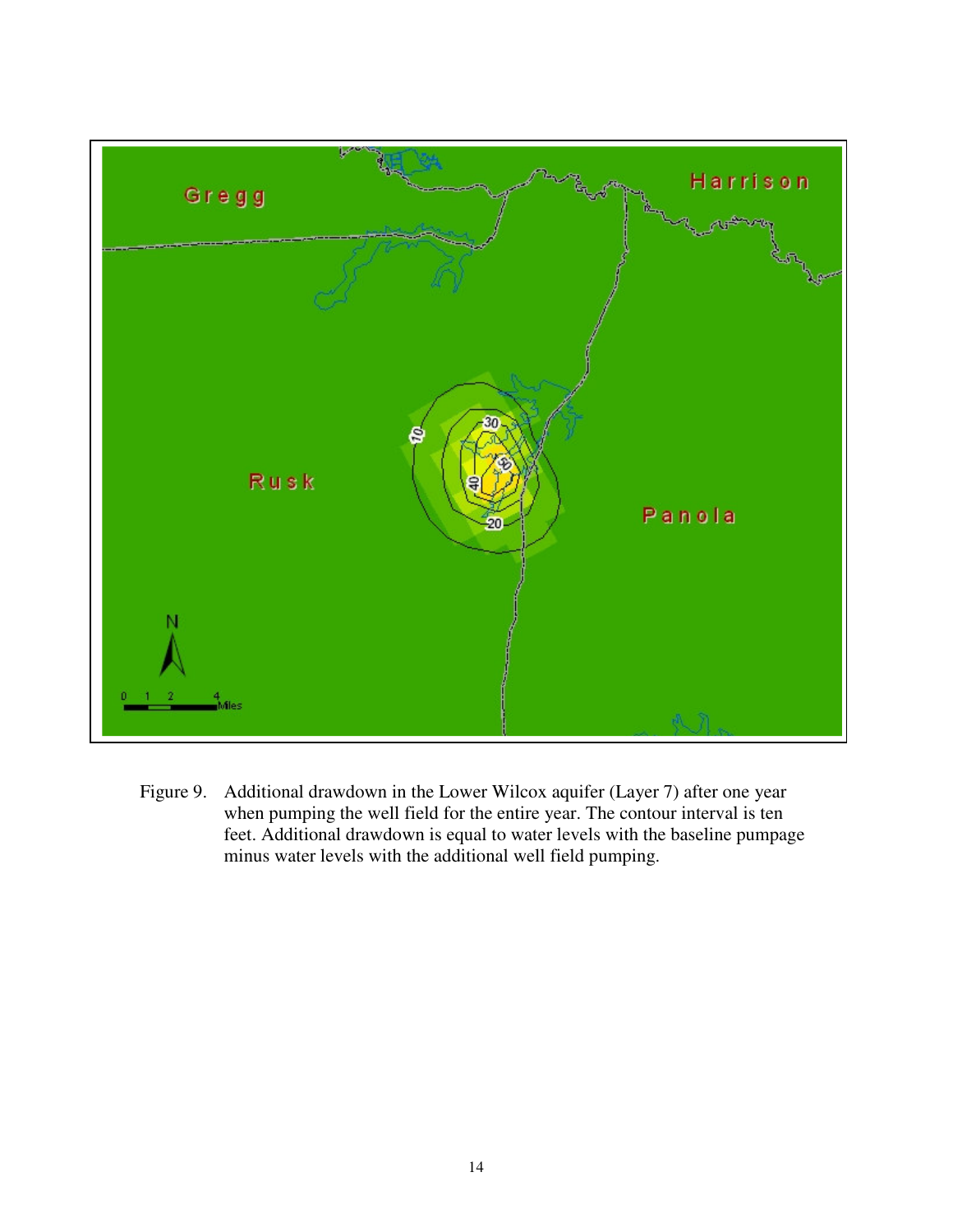

Figure 10. Additional drawdown in the Lower Wilcox aquifer (Layer 7) after ten years when pumping the well field for the entire year for each year of the predictive portion of the simulation. The contour interval is ten feet. Additional drawdown is equal to water levels with the baseline pumpage minus water levels with the additional well field pumping.